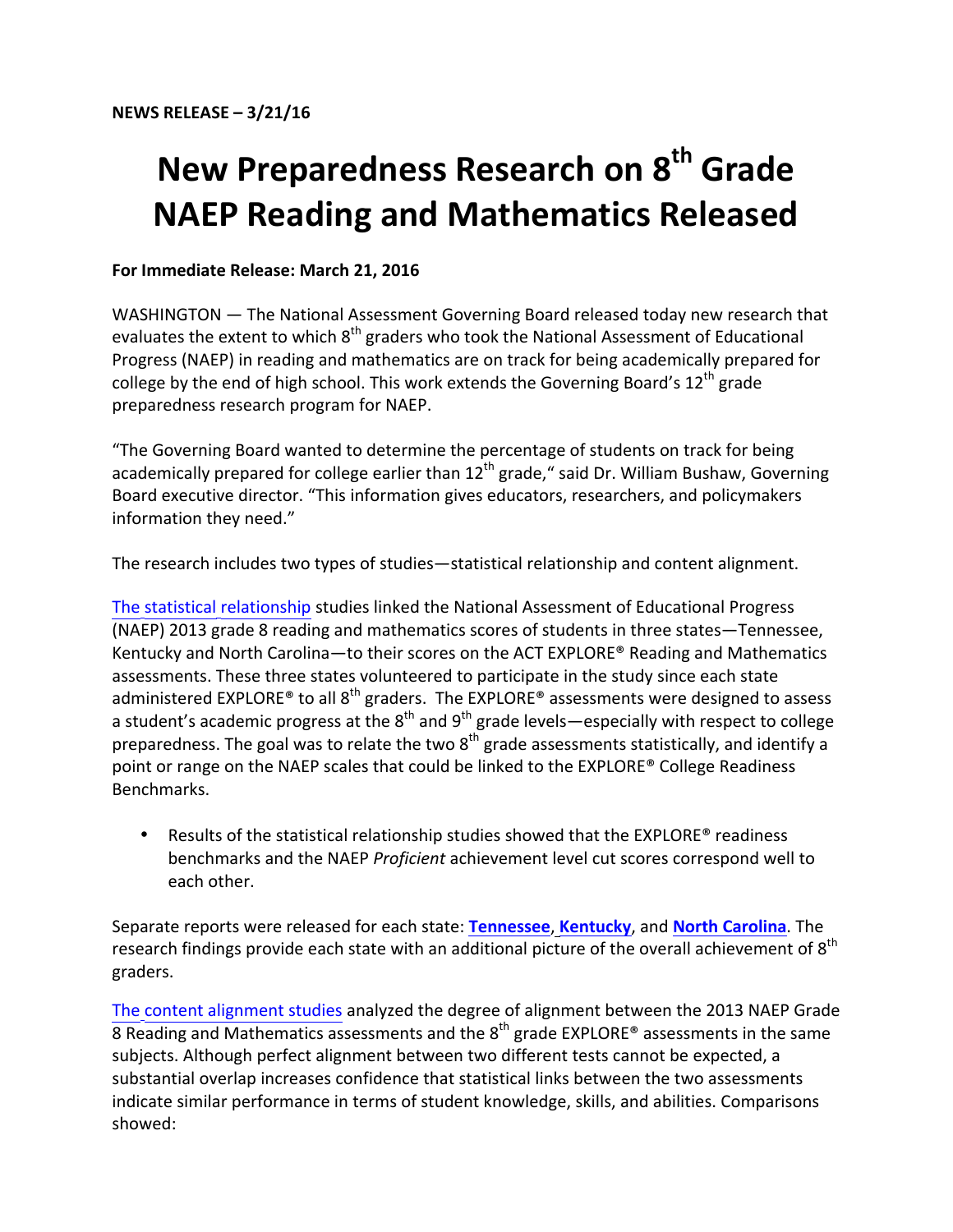- • Moderate content alignment, between **NAEP and EXPLORE® Mathematics** as the content and complexity on both were essentially the same.
- Moderate content alignment between **NAEP and EXPLORE<sup>®</sup> Reading**. The study also showed the content complexity of NAEP reading was higher on average than EXPLORE<sup>®</sup> reading.

"This vital research is a critical to the goal of ensuring that all students are on track for success well before they enter high school," said ACT Chief Executive Officer Marten Roorda. "ACT is proud of its longtime partnership with the National Assessment Governing Board. Our organizations remain committed to working together in efforts to improve student achievement and better understand college and career readiness. ACT is pleased that our data, insights and expertise have made such a valuable contribution to this important NAGB research."

The Governing Board worked with ACT on the content alignment studies and the three states on the statistical relationship studies, allowing for the input and reviews needed to conduct the study and finalize the reports. Although  $EXPLORE^*$  has been replaced with ACT Aspire<sup>®</sup>, ACT's grade 3 to early high school assessment system which is designed to measure and track student readiness for college and career, results of these in-depth studies paves the way for new reporting options for addressing the academic preparedness of  $8<sup>th</sup>$  graders.

For the past decade, the Governing Board has been studying the use of NAEP as an indicator of whether students are academically prepared for education and job training opportunities after high school. The *Technical Report: NAEP 12<sup>th</sup> [Grade Preparedness Research](https://staging.nagb.org/what-we-do/preparedness-research.html)* includes findings from more than 30 studies conducted by the Board.

In 2013, the Board released *Towards the National Assessment of Educational Progress (NAEP) as an [Indicator of Academic Preparedness](https://staging.nagb.org/content/nagb/assets/documents/what-we-do/preparedness-research/NAGB-indicator-of-preparedness-report.pdf) for College and Job Training.* This summary provided the rationale for pursuing  $12<sup>th</sup>$  grade preparedness, the research results from studies conducted in connection with the 2009 administration of 12th grade NAEP, and the implications for NAEP 12th grade reporting.

A summary of research related to job training can be found in *[Research on Academic](https://staging.nagb.org/content/nagb/assets/documents/what-we-do/preparedness-research/nagb-job-training-report-102215.pdf) [Preparedness for Job Training Programs](https://staging.nagb.org/content/nagb/assets/documents/what-we-do/preparedness-research/nagb-job-training-report-102215.pdf)*.

For media inquiries, contact Stephaan Harris at (202) 357-7504 or stephaan.harris@ed.gov.

## ###

 *The National Assessment of Educational Progress is the only nationally representative, continuing*  evaluation of the condition of education in the United States. It has served as a national yardstick of student  *achievement since 1969. Through the Nation's Report Card, NAEP informs the public about what American students know and can do in various subject areas and compares achievement between states, large urban districts, and various student demographic groups.*